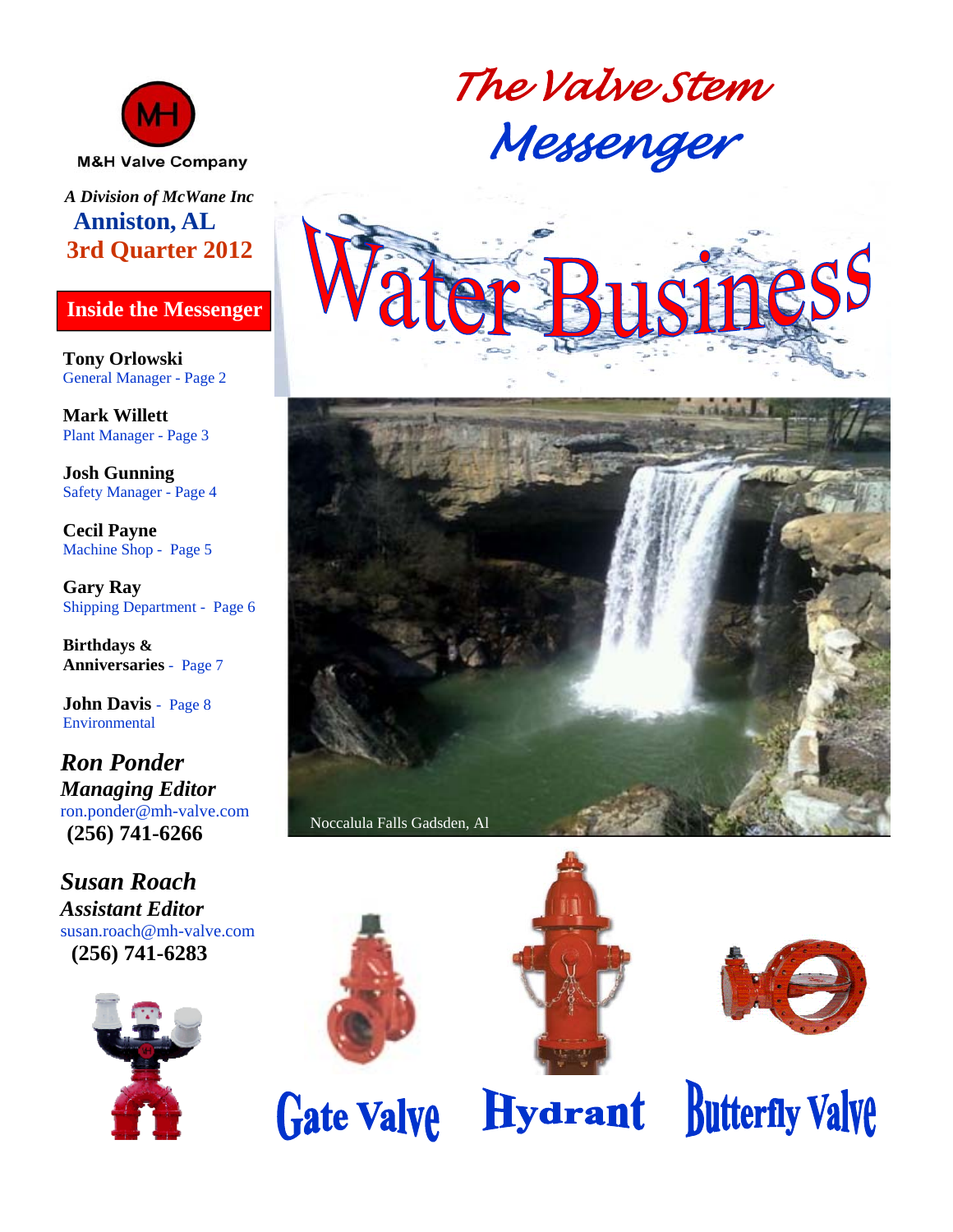**Page 2** 





# *The Endless Summer*

The world is full of cycles, and from the beginning we have been driven to overcome them. Day turned to night, and in response we harnessed first fire and later electricity, so now the time of day isn't a factor in what we can accomplish. Seasons change as well, as Mike Hynson and Robert August noticed over 45 years ago when winter kept cutting short their surfing season. Their solution to summer's flight? Chase it for a year across the latitudes. They did just that, and at Cape St. Francis, South Africa, they even managed to find the perfect wave – a large curl that rolled all the way into shore, one after another.

Business has cycles too, and when the market is up almost everyone makes money. But when it's down only the good ones do – the ones who structured their business to handle all phases of the business cycle. In lean times poor companies have excuses, and excuses soon turn to panic and desperation, which then lead to excessive risk taking, and all too often, deception. What is this deception? Posting paper profits for a time that never turn into cash. There are many ways to temporarily show a paper profit, but the most tempting scenario for us to avoid is this:

Sales are down, and the beleaguered general manager discovers that the more product he makes, the less it costs overall. So he makes a lot of product – a lot more than people want to buy. Profit is high, but cash goes negative as the firm borrows from the bank to make the product. *"No worries"* says our general manager. *"Business will pick up and we'll sell it all eventually. And anyway, we run efficiently at this level and we'd be much worse off if we stopped."* So he doesn't stop, until finally there is no corner left at the facility into which more product can be stuffed. Then everything comes to a complete halt. All those "profits" that he racked up previously are given back (and more) as the business sits dead in the water trying to move excess inventory. Everyone asks "What changed? How could we be so good one minute and so bad the next?" The answer is they were bad all along, but the market changed, finally exposing them.

Remember this: Profits come from customers, not banks. If we are profitable *and* producing cash, then the profits are likely real because they come from people who bought our products and paid us. If we are profitable and *consuming* cash, then the profits are likely only on loan (i.e. the bank expects that money back, plus interest, thank you!) We have to profitably pursue customers, not fabricate imaginary ones.

We'll probably never find the perfect wave that rolls in year after year. Sometimes we'll get huge curls, while other years will give us small waves that peter out in the surf. We have to ride both well. That way we will be profitable this year, next year, and the next …. It will be *our* endless summer.



Does that make sense to everyone? Groovy.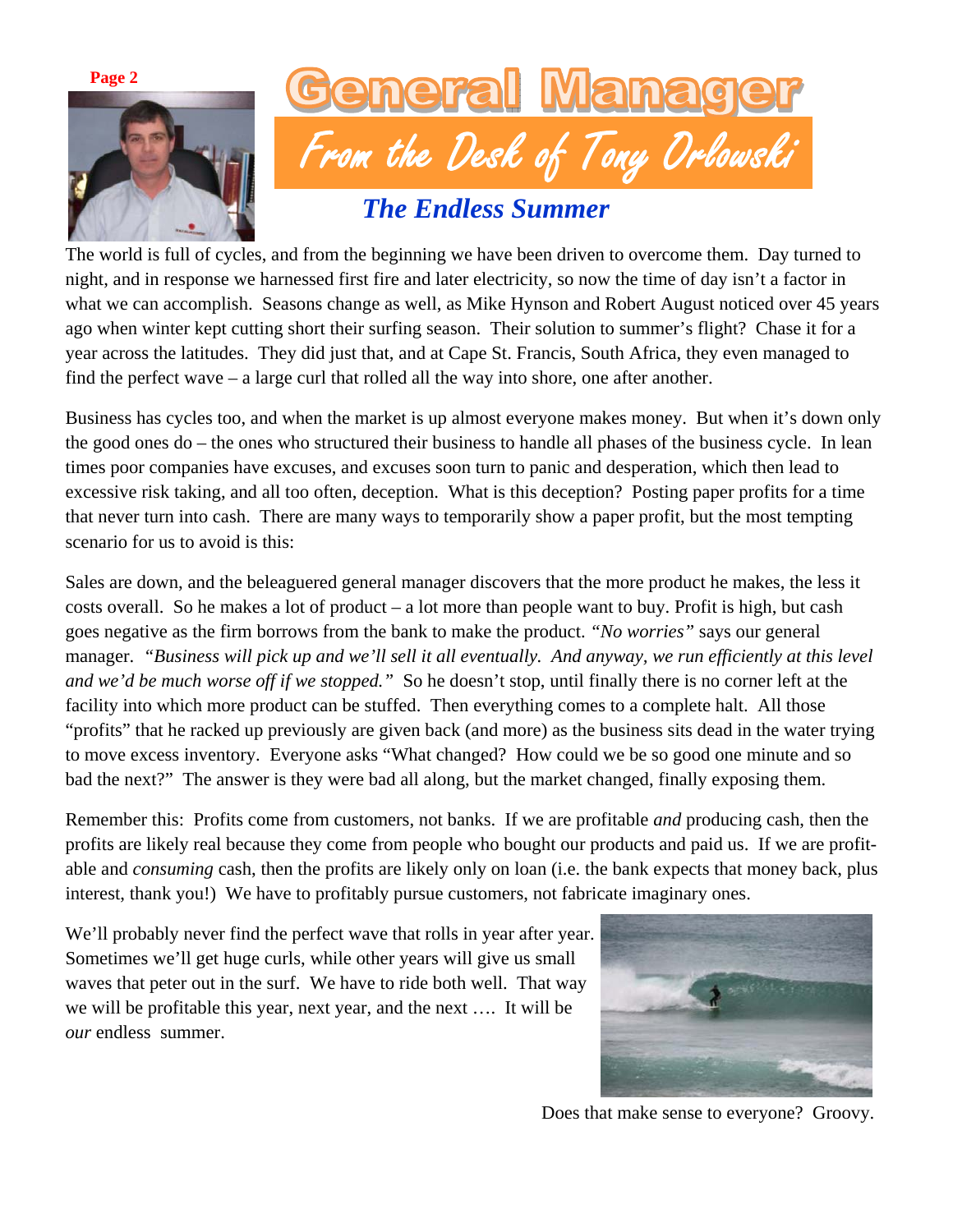**Page 3** 



# Plant Manager Mark Willett



*Management Changes*

# **M&H Machine Shop Manager**

We are pleased to announce that Cecil Payne has been promoted to Machine Shop Manager. Cecil came to M&H Valve with 14 years of tool and die, and aerospace machining experience. He started at M&H on May  $1<sup>st</sup>$  1995 as a manufacturing engineer, with tooling, fixturing responsibilities,  $1<sup>st</sup>$  time machine setups, tool room manager, as well as responsibility for the justification and purchasing of all machining equipment. He was promoted in May of 2001 to the Assistant Machine Shop Manager, responsible for all machining, Manufacturing Engineers, Maintenance, as well as overall machine shop layout and equipment relocations. Congratulations Cecil!



ソード

## **M&H Gate Valve Wedge Coating Manager**



Mike Fulmer has accepted the position of M&H Gate Valve Wedge Coating Manager. Mike started at M&H in August 1994 as a CNC Operator and held several different positions until becoming a supervisor in November 1994. In September 1997 Mike was promoted to the Machine Shop Manager. For the next 15 years Mike, along with the help of many of you, turned the machine shop into an efficient, organized and overall successful operation. Mike will now turn his attention to doing the exact same thing with the new wedge coating business. Congratulations Mike!



# **New Employees**







 Josh Emanuel Curtis Ramsey Roger Johnson Foundry **Machine Shop** American R/D General Maintenance Quality Manager Central Sales Manager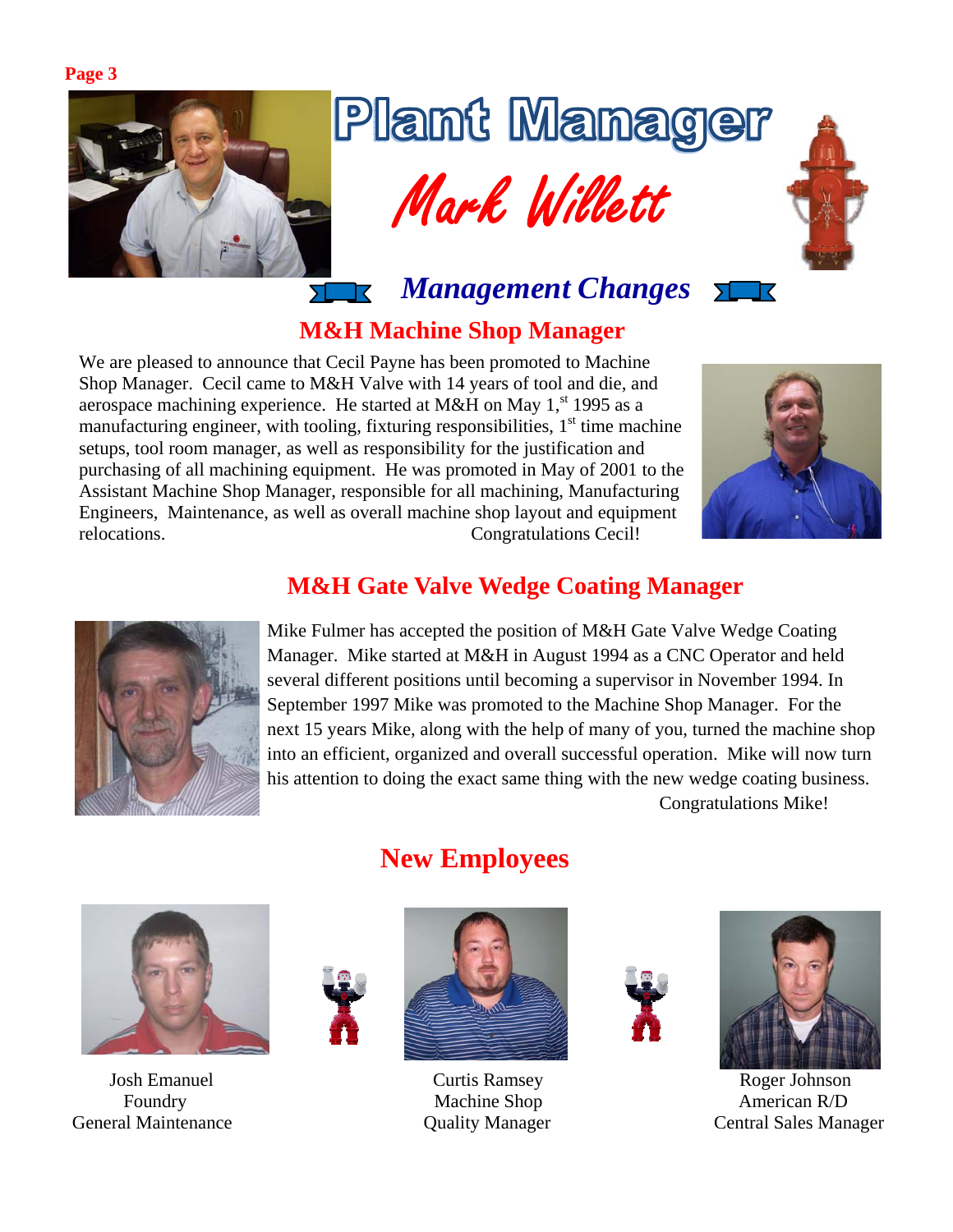



Things have been below average in the ballpark of Safety, in most cases that would be a bad thing. For us that is a good thing. Our January to August rates for the entire plant are below where we were at this time last year.

As you can see on the chart below, the Machine Shop is boasting a zero in every category, which is as good as you can get for recordables. The Foundry has had some incidents this year, but we are below last year's numbers. Even though both areas have had several first aids and near misses, which studies show will eventually lead to a recordable incident, I am confident that we are on the right track in controlling our overall incidents. I challenge you to think about how much "safety" thought you put into your daily tasks here at work and at home. I would bet that if we added just a few seconds to think about what could happen or am I doing this correctly, it would greatly reduce, if not eliminate all of our near misses, first aids, and recordables.

| <b>Share</b>       | Jan-Aug<br><b>TRIR</b> | Jan-Aug<br><b>DART</b> | Same Period<br>2011 TRIR | Same Period<br>2011 TRIR |
|--------------------|------------------------|------------------------|--------------------------|--------------------------|
| <b>Total Plant</b> | 2.04                   | 0.68                   | 3.42                     | 2.05                     |
| Machine<br>Shop    | 0.00                   | 0.00                   | 1.32                     | 1.32                     |
| Foundry            | 4.03                   | 1.34                   | 5.69                     | 2.84                     |

While we are thinking about safety, I have six \$50 gift cards to the Golden Corral to be drawn out of all the safety alert entries for the month of October. Two Cards will be drawn for the Machine Shop, Foundry and the Office personnel. If you don't have a safety alert to submit, place a sheet of paper in the safety alert box with your name and the answer to the following questions:

- **1. What does VPP stand for?**
- **2. To become a VPP site, what are the 5 major elements that VPP addresses?**
- **3. If this facility were to go for VPP (hint, hint), would you be interested in participating on a committee or simply providing your thoughts and ideas on making this facility a safer place?**



M&H Valve & Union Foundry Celebrity's who participated in the American Red Cross Luncheon Fund Raiser, August 24th 2012, at the Anniston Meeting Center.

**(left –right)** Stacy Engle (Buffette`), Pam Greene (Cruella Deville), Ron Ponder (Jimmy Buffett), Kathy Knight (Dolly Parton), Larry Bowers (Phil Fulmer), Sara Tongsuvone (Bat Girl) , Rodney Turner (Charlie Sheen), Chriss Suddeth (Elvis), Michael Kiser (Soggy Bottom Boys) . **(Not Pictured):** Michael Haynes and Dan Nelson (Soggy Bottom Boys).

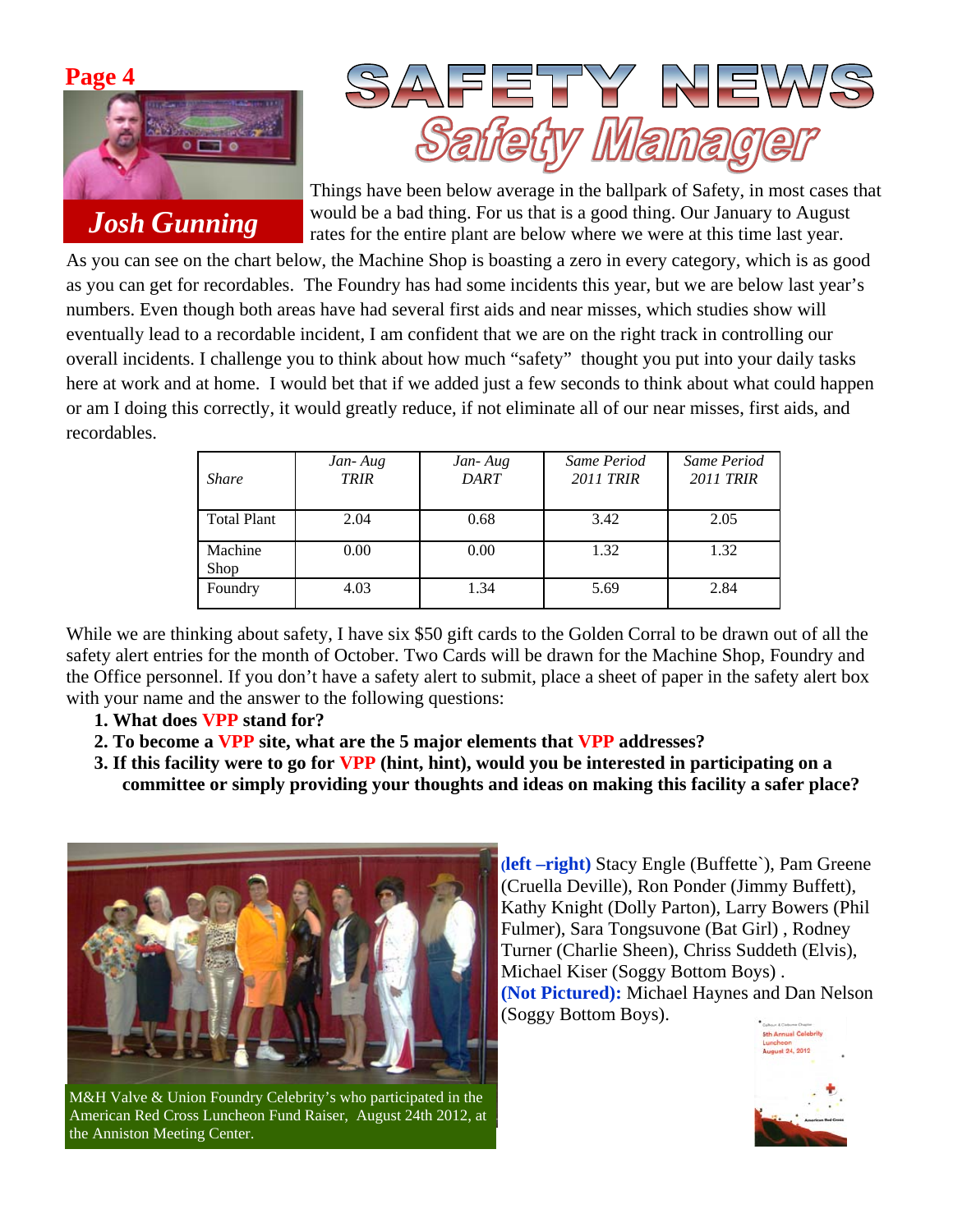

# Machine Shop Manager



We recently moved all powder coat operations to first shift therefore reducing costs in gas usage, as well as strengthening the quality of all coated products. The fact that we have the quality manager, and more supervision on first shift to ensure our quality requirements are met. Our powder coat crew are doing an exceptional job. (**L-R)** Terry O'Dell, Brad Gauldin, Shannon Butler, Alan Smith and Dwayne Allen.





Curtis Ramsey join's the M&H Valve team as quality manager. Curtis brings a great deal of knowledge to M&H and is currently working on the much needed items with excessive customer return rates, ensuring that everyone follows the machine shop scrap procedure, checking gage calibrations and many other machine shop related task.

We recently completed the environmental project on the west, and north side of the machine shop, with the help of many employees. The project consisted of laying the sod (grass), sawing and removing the concrete and cutting and installing the metal grating for the drain that now directs the water from the building and property to the grass area. I would like to thank everyone on the team, as well as all other employees that helped in this successful project.



The project team members are Jerry Summerlin, Sherrill Burt, Che George, James Hubbard, Kenneth Boyce, Pete Price, and Eric Turner.  $\sim$  Cecil





#### **Spotlight Machine Shop Employees**



These 2nd shift employees are commended on their everyday commitment for safety and quality of work. Their positive attitude and being flexible to perform other job duties when needed is very important for our company to stay competitive in this everyday changing global market.

 (**Back Row L-R**) Jeremy Felton, Travis Speigner, Terry Storey and Jerry Summerlin.

 (**Middle L-R**) Chris Heron and Gary Estes. (**Seated)** Kevin Whatley.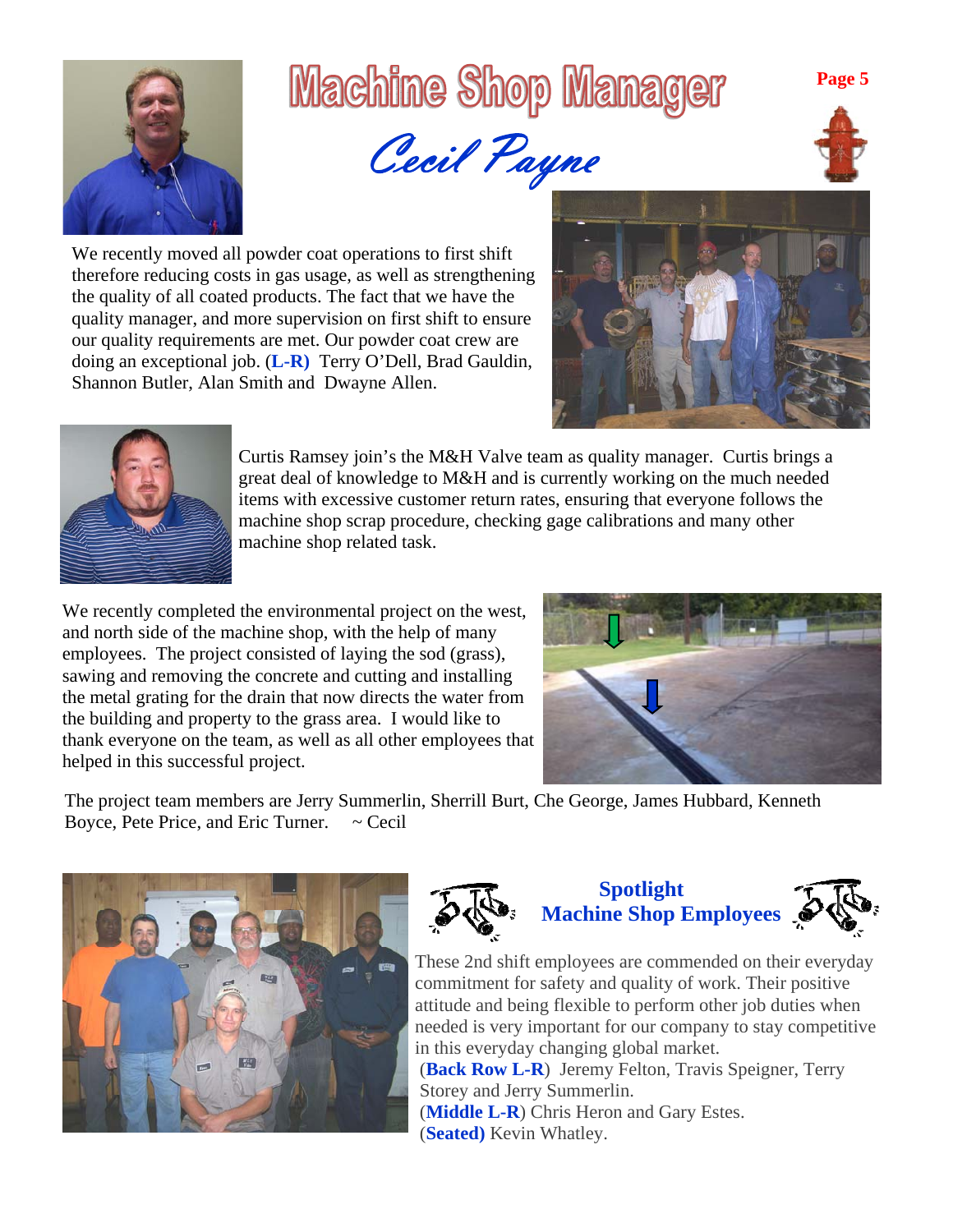#### **Page 6**



# **Shipping Department Manager** *Gary Ray*

Most of you have probably noticed that we have filled the concrete pad behind the shipping building with storage racks.

Having these racks will allow us to store a much wider mix of finished goods as well as increase our storage for the Kennedy Kan Ban materials. Our plan is to store all 10"- 24" butterflies and all of the stock Post Hydrants that we now keep out on the yard.  $\sim$  Gary





# *Glen Bungert retiring with 45 years:*





Glen started work in the foundry in 1967. Since then he has worked in the machine shop, foundry and currently in the shipping department. Glen and his wife Linda have two sons (Lance & Michael) and two grandchildren (Rachel & Brandon). After retiring Linda and Glen plan on visiting family in Tennessee. The shipping department employees are having a retirement dinner for Glen & Linda at **"Top of the River"** restaurant in Anniston. Glen and Linda are looking forward to his retirement. Glen said he will miss seeing everyone and wish all well.

(back row L-R) Gary Ray, Steven Kelly, Steve Norman and Larry "Chopper Joe" Mays. (front row L\_R) Christa Beal, **Glen Bungert,** James Butterworth and Leonard Thomason



#### **M&H Fire Hydrant in Congressman Robert Aderholt's Office**

On a recent visit to the Capitol to see the Congressmen and Women who represent the many McWane Team Members across America, one Congressman the McWane representatives spent some time with was Alabama's 4th District Representative, Congressman Robert Aderholt, from Haleyville, AL. During the visit, a prevalent ASCIPCO Fire Hydrant in the room kept drawing the delegation's attention. During the visit, Congressman Aderholt invited McWane to bring a Hydrant representing the fine work of the men and women from our company in Alabama and so we did. Last Summer, on a trip to the area, Rod Reisner and family along with Chris Fuller drove the freshly cast and polished M&H Hydrant pictured here to the Capitol where it prominently sits in the Congressman's Office. The Congressman, his wife Caroline, daughter Mary Elliott, and dog Winston, greeted them, and treated the crew to lunch in the Congressional dining room after briefly allowing Winston to examine the spectacle. On a recent return trip, they found the hydrant proudly in its place, a fine example of our workmanship and dedication!

 Rollis E. Reisner McWane Corporate IT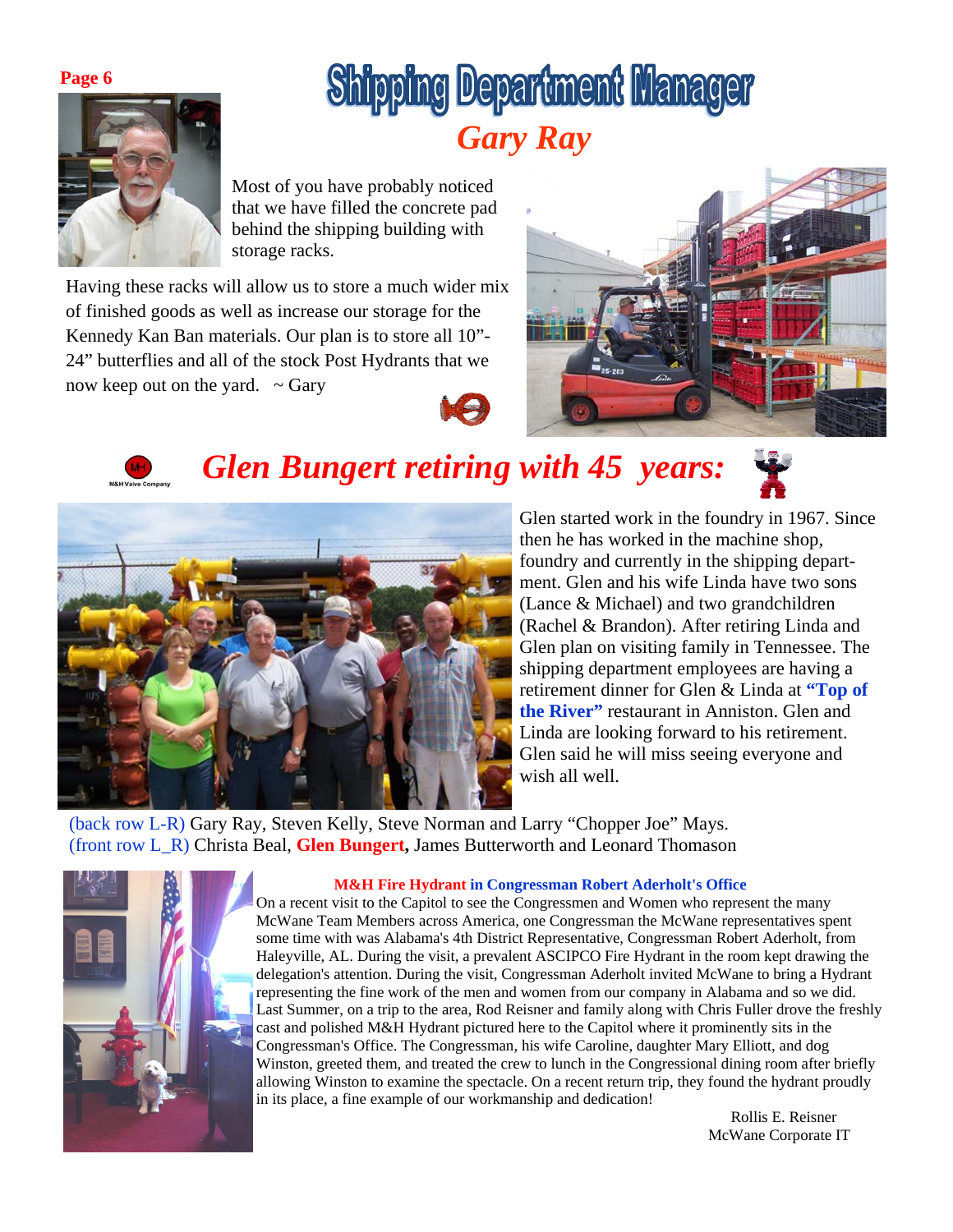

#### **Month of October:**

Chris Berta - 5th Walker Hall - 8th Steven Caruso - 10th James Martin - 16th Terry O'Dell - 17th Stacey Vree - 17th Billy Gaston - 18th Eric Turner - 24th Terry Christjohn - 24th Blake Hurst - 31st



#### **Month of October:**

Robert N. Smith, 1st - 5 yrs. Tommy Gibson, 1st - 12 yrs. Tommy Fielder, 2nd - 40 yrs. Matthew Lambert, 2nd - 6 yrs. Bobby Hammond, 5th - 6 yrs. Chris Sayles, 6th - 15 yrs. Lanny Gaines, 11th - 19 yrs. Billy Gaston, 11th - 8 yrs. Dennis Turner, 11th - 41 yrs. Sue Thornburg, 13th - 15 yrs. Anterio Turner, 19th - 13 yrs. Mike Brown, 23rd - 17 yrs. Josh Gunning, 24th - 7 yrs. Wesley Bones, 27th - 15 yrs. Dennis Jackson, 27th - 15 yrs. Ronald Thomas, 27th - 42 yrs. Ricky Powell, 31st - 1 yr. Aniceto Zavala, 31st - 1 yr.

#### **Month of November:**

Alkera Garrett - 1st Benu Chakraborty - 1st Brad Gauldin - 1st Bruce Gerhardt - 8th Jim Simpson - 8th Earnest Hightower - 8th Ronald Thomas - 8th Pam Greene - 11th Bryant Bradford - 14th Diane Word - 14th Cameron Clarke - 15th Thomas Ingalsbe - 16th Art Blankenship - 19th Larry Parker - 26th Randall Kerr - 27th Kenneth Teague - 28th Charles Sanders - 29th Chris Sayles - 29th Anderson Brunt - 30th Pernell Lewis - 30th



#### **Month of November:**

Cheyenne Good, 1st - 13 yrs. Billy Joe Turner, 1st - 13 yrs. Kenneth Boyce, 12th - 10 yrs. Terry Christjohn, 15th - 39 yrs. Mike Fulmer, 15th - 18 yrs. Steve Munroe, 15th - 13 yrs. Ron Andrada, 16th - 31 yrs. Echoles Bryant, 16th - 25 yrs. Jerry Brown, 22nd - 13 yrs. Glen Bungert, 27th - 45 yrs. Wilbert Price, 27th - 40 yrs. Randall Kerr, 28th - 18 yrs.

#### **Month of December:**

Karen Wynn - 4th Wesley Bones - 4th Kendall Rush - 6th Rickey Powell - 8th Grady Calloway - 10th Daniel Feregrino - 11th Kandi Willis - 14th Brad Whitaker - 20th Wibert Price - 24th Cheyenne Good - 26th Gary Stawski - 28th Kelsey McWilliams - 30th

#### **Month of December:**

.

Daniel McIntrye II, 4th - 6 yrs. Menzo Parker, 15th - 15 yrs. Danielle Kiser, 18th - 6 yrs. Cory Hill, 19th - 1 yr. Terry Storey, 19th - 1 yr. Griffin Herb, 20th - 2 yrs. Jason Floyd, 22nd - 15 yrs.